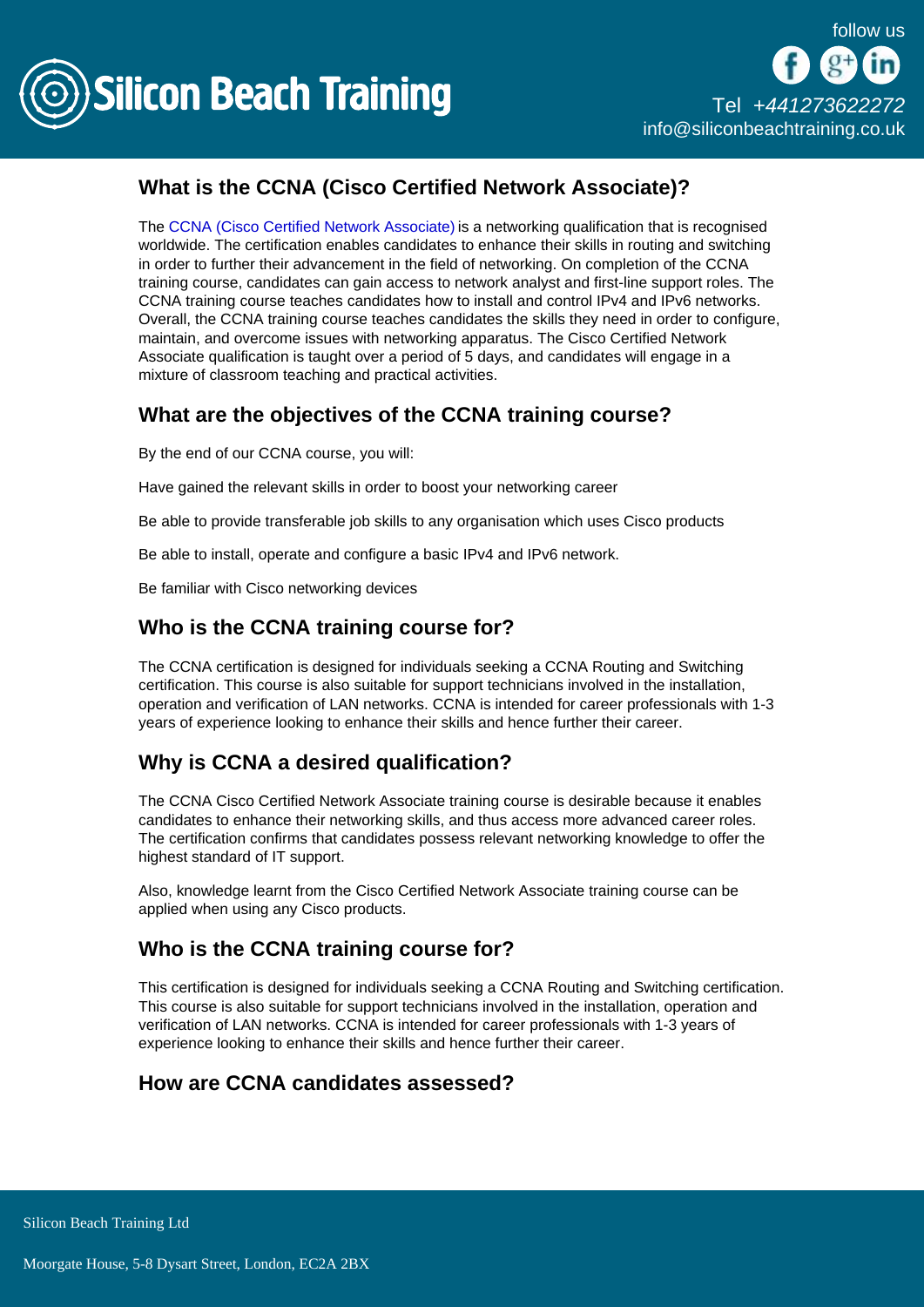

Candidates are required to complete an exam in order to achieve the CCNA qualification. The exam is 90 minutes long and consists of 50-60 questions which vary in format. Skills regarding installing, testing, and operating will be tested. If successful, candidates will become Cisco Certified Network Associates in Routing and Switching.

Module 1: Building a Simple Network:

- Exploring the Functions of Networking
- Understanding the Host-to-Host Communications Model
- Introducing LANs
- Operating Cisco IOS Software
- Starting a Switch
- Understanding Ethernet and Switch Operation
- Troubleshooting Common Switch Media Issues
- Module Summary

Module 2: Establishing Internet Connectivity:

- Understanding the TCP/IP Internet Layer
- Understanding IP Addressing and Subnets
- Understanding the TCP/IP Transport Layer
- Exploring the Functions of Routing
- Configuring a Cisco Router
- Exploring the Packet Delivery Process
- Enabling Static Routing
- Managing Traffic Using ACLs
- Enabling Internet Connectivity
- Module Summary

Module 3: Managing Network Device Security:

- Securing Administrative Access
- Implementing Device Hardening
- Implementing Traffic Filtering with ACLs
- Module Summary

Module 4: Introducing IPv6

• Introducing Basic IPv6

Silicon Beach Training Ltd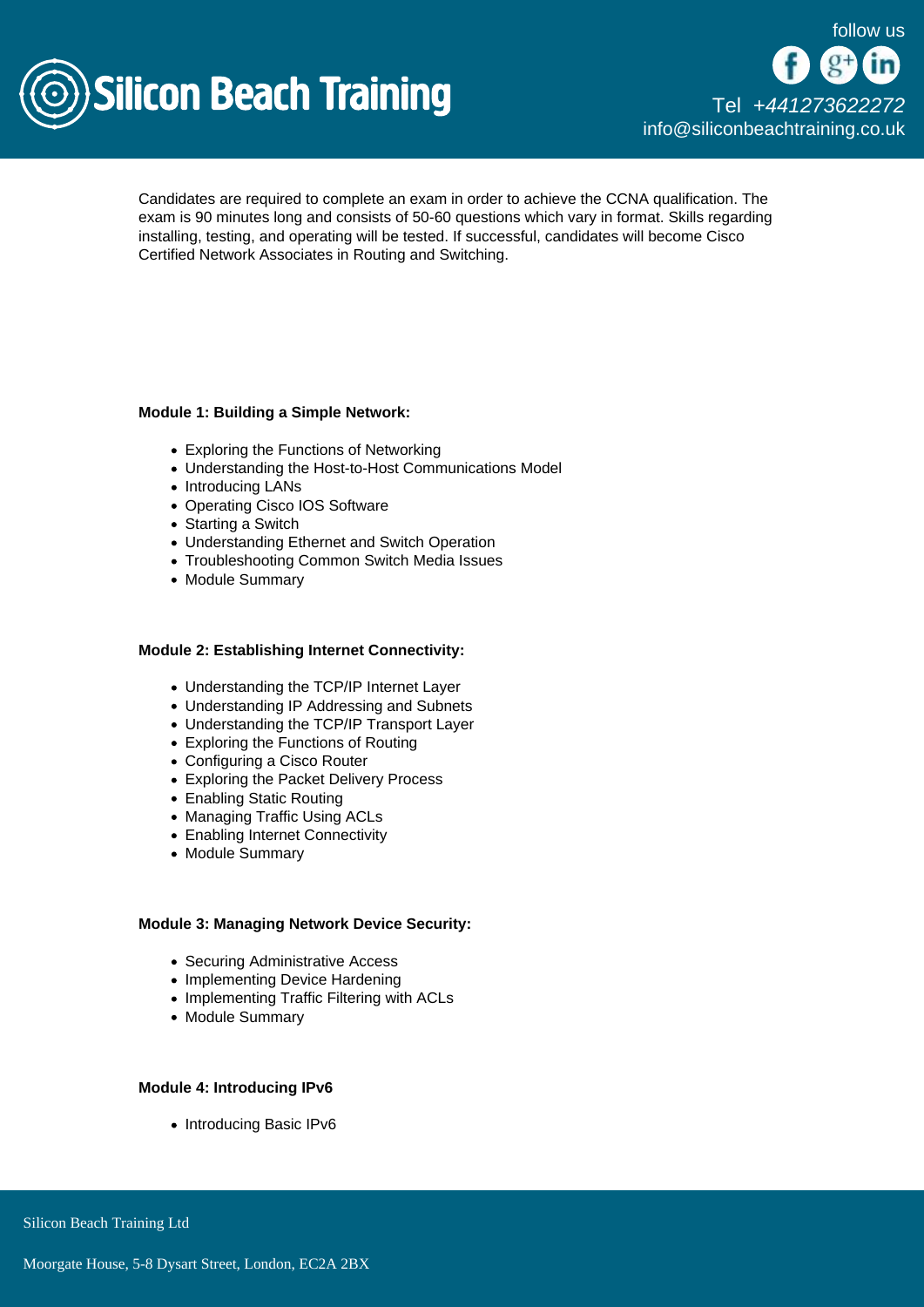# **Silicon Beach Training**

[Tel +44](tel:+441273622272)1273622272 [info@siliconbeachtraining.co.uk](/var/www/html/siliconbeachtraining.co.uk/public/mailTo:info@siliconbeachtraining.co.uk)

- Understanding IPv6
- Configuring IPv6 Routing
- Module Summary

Module 5: Building a Medium-Sized Network

- Implementing VLANs and Trunks
- Routing Between VLANs
- Using a Cisco Network Device as a DHCP Server
- Troubleshooting VLAN Connectivity
- Building Redundant Switched Topologies
- Improving Redundant Switched Topologies with EtherChannel
- Understanding Layer 3 Redundancy
- Module Summary

Module 6: Troubleshooting Basic Connectivity:

- Troubleshooting IPv4 Network Connectivity
- Troubleshooting IPv6 Network Connectivity
- Module Summary

Module 7: Wide Area Networks:

- Understanding WAN Technologies
- Configuring Serial Encapsulation
- Establishing a WAN Connection Using Frame Relay
- Introducing VPN Solutions
- Configuring GRE Tunnels
- Module Summary

Module 8: Implementing an EIGRP-Based Solution

- Implementing EIGRP
- Troubleshooting EIGRP
- Implementing EIGRP for IPv6
- Module Summary

Module 9: Implementing a Scalable OSPF-Based Solution

- Implementing OSPF
- Multiarea OSPF IPv4 Implementation
- Troubleshooting Multiarea OSPF
- Examining OSPFv3

Silicon Beach Training Ltd